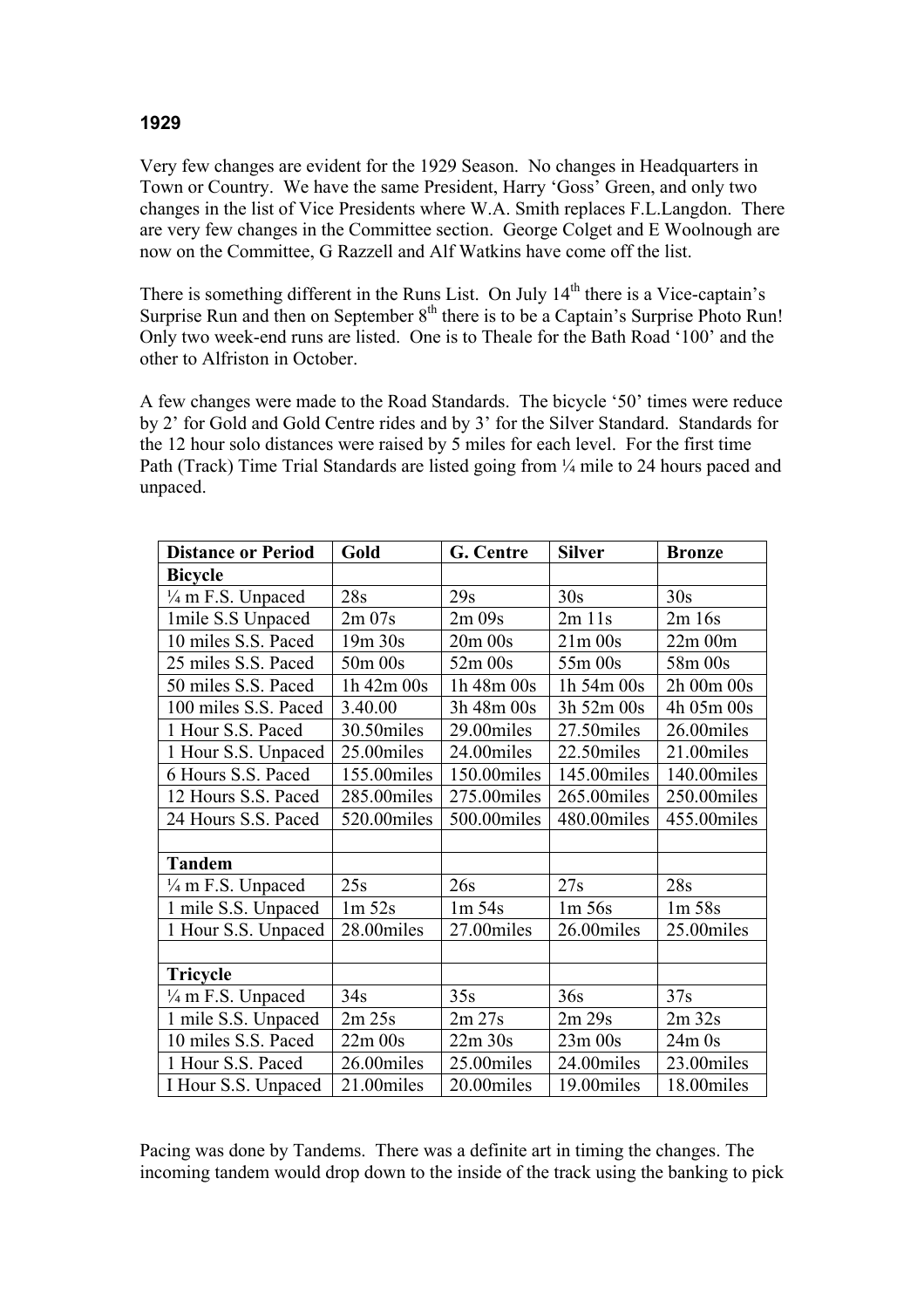up speed then holding the acceleration until the outgoing tandem was alongside above him. The rider being paced would switch from the upper to the lower tandem. Done correctly there should be no change of pace. Once the rider was 'on' the pace could be increased, or maintained as the rider wished. If the tandem came in too slow they got an 'earfull' from the rider – if they came in too fast they got a double 'earfull' from the outgoing tandem as they could not catch them on their tired legs.

Two Track meetings were to be held again one with the Belle Vue and the other as our own promotion. Charlie Bowtle was trying to get a motor for Frank Southall to attack the Hour Record at our Track meeting.

It was also decided that if the Beulah CC decide not to run their Veteran's '50' the Committee was authorised to run it in the name of the Paragon.

Ties in Club Colours were being offered for Sale from the General Secretary at 2/ each. These were obtained from Messrs James Kershaw of Macclesfield. This was a very successful venture as in June the Minutes report that a further 2-dozen ties had been ordered.

As Ernie Tugwell had stepped down from the Social Secretary's post due to personal commitments to honour his tremendous effort over the last few years the Club presented him with a Gold watch at the Dinner.

Ernie had also booked the Annual Dinner at 'The Quadrant' in Regent Street for November  $30<sup>th</sup>$ . The Club was going 'Up West' for the evening! Tickets were to be 7s 6d! Dances were to be arranged at 'The Greyhound', the Pembroke Hall or the New Gallery on Wednesdays. The Committee did not like the new contract required at The Winter Gardens.

A decision was made to purchase a Plaque to the value of five guineas to be held by the Club Champion. We still award it.

The Good Friday Meting at Herne Hill saw a 'revenge' match between Frank Southall and the winner of the Olympic Road race, Henry Hansen of Denmark. The day was sunny but extremely windy. In the First Match, a 4000m Pursuit, Hansen started fast and at one stage was leading by 4.2". Frank started to claw this back and with 2 laps to go was back to 3" when Hansen punctured. According to the 'Rules for the Match' there would be no restart and Hansen was awarded the race. The Second Match, a 12½ miles Tandem Paced race, was more to Frank's taste. He, also, took an early lead and held it eventually lapping his rival near the end. Hansen had to rely on London riders for his pacing and as his command of English was not great his pacers did not always do what he wanted of them. The two rivals then agreed not to ride a decider so honours were even.

It was also reported that Charlie Hallerback won the 880 yards Handicap.

In the WLCA '25' on  $14<sup>th</sup>$  April Frank Southall was the winner in 1.3.14 by nearly 3' from F Frost of the Allondon CC (1.6.13). C Wickenden recorded 1.8.15 and Charlie Hallerback 1.9.54 and the Paragon won the Team race. Other rides by club members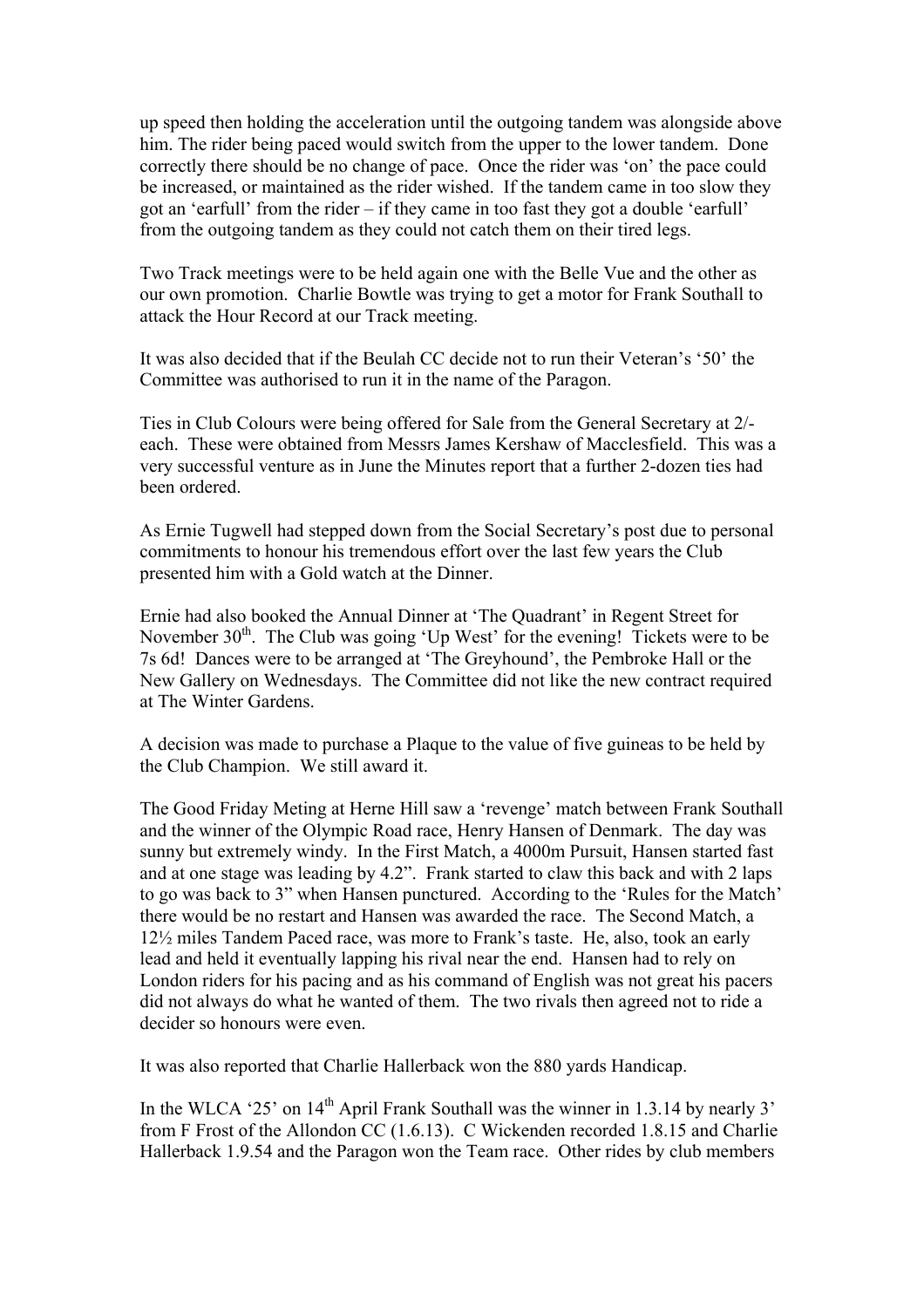were E Woolnough 1.13.10, Monty Southall 1.10.26, Bill Saggers 1.12.31, G McIntyre 1.13.08 and Johnny Walker 1.13.19. There were 145 on the Card.

An interesting aside is that the fastest three riders started at numbers 15, 9 and 16 and there was no obvious pattern from the handicaps that any thought had been given to field placing. The present day system of the fastest riders off last or at least on the 5 and 10 minute marks had not appeared in 1929. These days everyone tries to get a late start theoretically to get warmer conditions but actually to benefit from the extra traffic.

The first Club Race of the year, the 25 miles Handicap was held on the  $21<sup>st</sup>$  April with 22 on the Card. Fastest time was by G Razzell with a fine 1.7.25. He was 47" clear of C Wickenden (1.8.12) and over 3' better than Frank Cleeve (1.10.27) with 5 others in the next minute. Razzell took the Handicap as a 2' allowance gave him a nett time of 1.5.25.  $2<sup>nd</sup>$  place was Fred Willshire 1.6.00 (5'30") with G McIntyre  $3<sup>rd</sup>$  in 1.6.45  $(4^{\prime})$ .

A sure sign of the Paragon's success was that it was the subject of an appeal from the International Racing Fund for donations! The Club sent a Guinea in its own name and agreed to send the hat round for individual members to contribute.

The SCCU '25' was held on the  $28<sup>th</sup>$  April in heavy rain. Frank Southall made fastest time in 1.4.38 that included a puncture. A very sporting change of machines with a fellow sufferer who had already changed his tyre but lent Frank his bike enabled Southall to finish in first place. Monty Southall was  $2<sup>nd</sup>$  in 1.7.09 but that, too, included time lost through a crash. Charlie Hallerback was  $4<sup>th</sup>$  in 1.7.55 and C Wickenden  $7<sup>th</sup>$  in 1.8.11. The Paragon won the Team race.

Time Trial day on  $5<sup>th</sup>$  May was not a nice day as 5 of the intended riders failed to greet the Timekeeper at the start. Bill Saggers achieved the fastest time with a 1.11.08 for a Silver Standard but no one achieved a fast time. The report of the Southern Roads Tandem '50' explains why. "A strong south-westerly wind and driving, torrential rain for the whole of the race". 74 pairs started but only 46 finished. Frank was riding with Monty and they were expected to win which they duly did but at nothing like the speed that one would have expected. Riding a 100 inch gear they achieved a time of 2.1.45 that included a puncture, a stop at a level crossing and seized wheel bearings. These delays cost them at least 4 minutes. Cave and Eadon (Vegetarian) were  $2<sup>nd</sup>$  in 2.3.01 with Holdsworth and Govier (Kentish Whs)  $3^{\text{rd}}$  in 2.3.58.

On May 13<sup>th</sup> Frank went up to the Midlands to ride the Midland C & AC Meeting at Bourneville. He was to ride a Pursuit match against FH Wyld over 1½ miles and to take part in the BSA Gold Vase over 10 miles. Frank won the Pursuit by 16" and then tore the field apart in the Vase. Of the 17 invited starters only 5 were left after 4 miles once Frank had gone to the front. After 5 miles he changed his tactics by 'jumping' the others at unexpected moments that did not add to his popularity with his fellow racers. While this is excellent tactics for enlivening the racing it does drain ones sprinting ability at the Finish and so it was that he 'only' managed  $4<sup>th</sup>$  but it certainly entertained the huge crowd.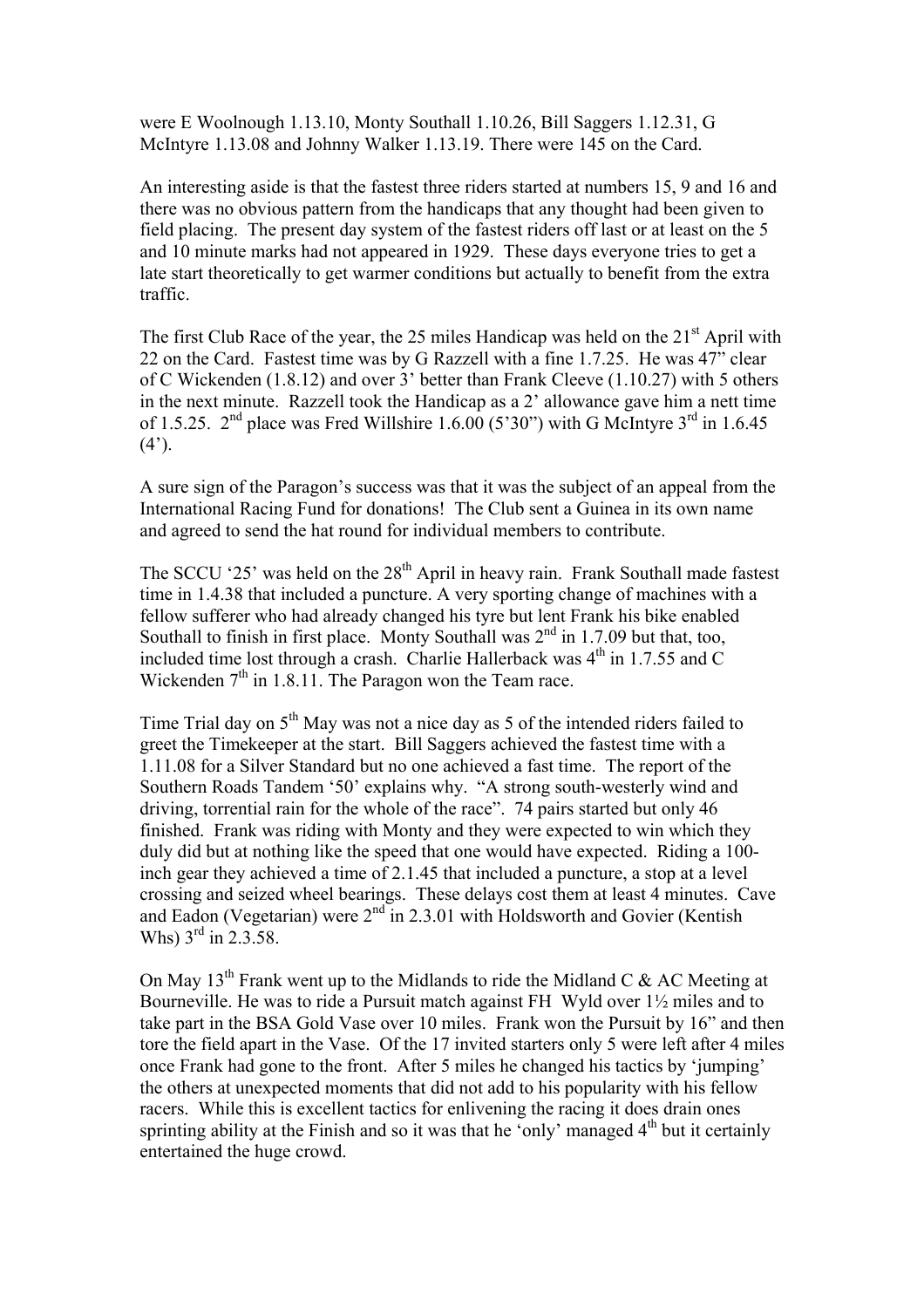On May 20th Bill Diplo rode the Balham Second Class 100 on the famous Bath Road course and recorded  $5.29.41$  for  $27<sup>th</sup>$  place.

Over in Copenhagen Frank Southall finally got his revenge on Henry Hansen when he beat him 3-0 in a Match. He won the 1000m Time trial in 1'15.1" to 1'17.2". He caught Hansen after 3800m in the 5550m Pursuit and won by 30m in the 10km Tandem-paced race.

At the Committee Meeting on Friday  $31<sup>st</sup>$  May 1929 the nomination for membership from Stan Butler was accepted. Later on in the year his father, George, rejoined the Club. He had been a member of the West Norwood Whs and Norwood Paragon before the 1914-18 War and had won one the Club 50 mile time-trials.

June 2<sup>nd</sup> was 50 miles Handicap day and 11 riders made the Finish Timekeeper with G Razzell collecting a 'double' by producing fastest time in 2.19.28. He was 1'22" ahead of C Wickenden (2.21.10) and  $4'10''$  faster than Reg Heath in  $3<sup>rd</sup>$  place (2.23.58). Johnnie Walker collected the Handicap due to a generous 10' allowance with 2.16.55. G Razzell had only 1' to deduct but it was enough to give him  $2<sup>nd</sup>$ Handicap with George Ongley  $3^{rd}$  in 2.29.25 (5'30"), Jack Lee  $4^{th}$  2.19.46 (5") and Reg Heath  $5^{th}$  2.19.58 (4').

On the other side of London the Southall Brothers rode the Marlboro Tandem '50'. They 'only' came 3<sup>rd</sup> their time of 1.56.38 being beaten by the Imperial Wheelers pairing of Harry Grant (later to join the Paragon) and R Lundie (1.56.15) and W Mason and B Palmer of the Marlboro (1.56.37). Pretty close racing for tandems. Only when you read the *Cycling* report do you find that at the turn they were leading by 1'25" Then on the return our pair had been forced onto the footpath by the antics of a wandering motorist. In doing so they had pulled their rear wheel over and unshipped the chain losing a couple. of minutes.

The Imperial Wheelers held their Open '50' on  $9<sup>th</sup>$  June using the Southern Counties course (starting one mile south of Horley bridge on the Worth Road). 90 on the card and fastest time was by G Jenkins of the Hastings and St Leonards in 2.11.15 who won very comfortably by over 6'. Our lads packed in very nicely G Razzell took 2<sup>nd</sup> place in 2.17.19, C Wickenden 2.19.54 and George Ongley 2.22.49 were fast enough to take the Team race but we still had Bill Saggers 2.23.20, Frank Cleeve 2.24.57, Reg Heath 2.23.22, E Woolnough 2.27.07 and R Davey 2.25.05 in reserve. A feature of these local races was the very high level of non-finishers as the roads were still very gritty in comparison with today's smooth tarmac. (Well some of the time!) 23 riders failed to finish - over a quarter of the field

June 22nd was Marlboro '100' day at Herne Hill. Frank was again facing H Wyld. Both riders started quickly and both were following the same tandem at one point. The miles were passing occupying only about 1'55" each. Then, catastrophe! Southall punctured. A change onto a spare machine was made but a lap had been lost. Then the front tyre of the new machine punctured. Again a change of machine had to be made. Another change was made at about 10 miles to allow Frank to get back onto his original machine. By this time Frank was over 2 laps behind. Riding hard but steadily Frank gradually reduced the difference but it took him until 38 miles to draw level with Wyld then pass him. At 44 miles he lapped him and did it again at 50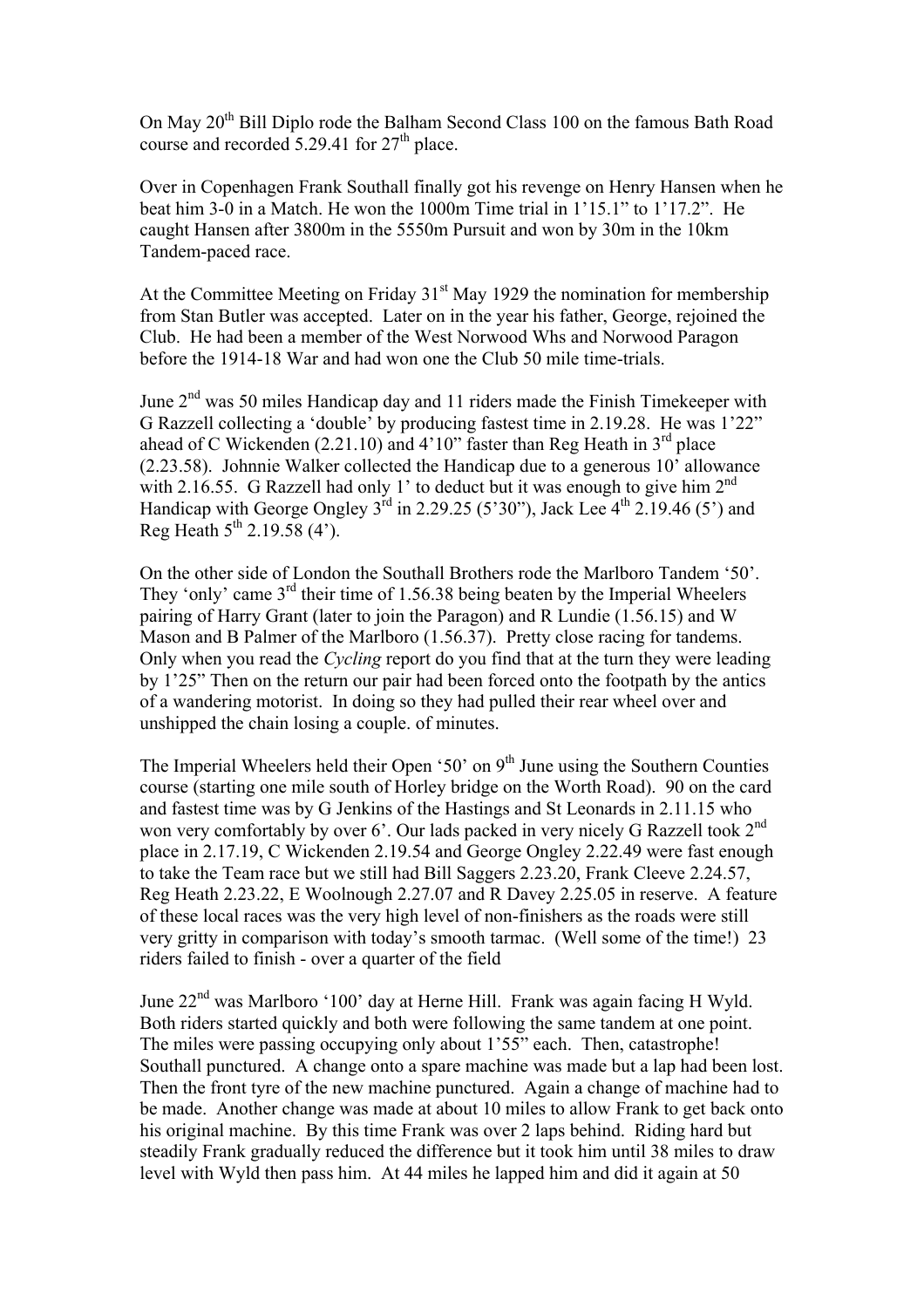miles. The distance was covered in 1hr 40'50. 2". From then on Frank drew further and further away and it was only the establishing of new figures at every mile that maintained the crowd's interest. Frank completed the 100 miles in 3hrs 31'0.2" to beat his own record by 82".

June  $23<sup>rd</sup>$  was another Time Trial day but there were very few takers. Frank and Ernie Cleeve collected a Bronze medal for a 2.12.38 '50' but they were eclipsed by E Woolnough and Fred Willshire who collected a Gold for their 2.3.34 ride.

A further 50 miles Time Trial was held on  $7<sup>th</sup>$  July so George Ongley and G Razzell went for a '100' miles Standard and collected a Gold Medal for their 4.38.00 ride. Lesser mortal rode the intended '50' miles and best of these were Frank Burton (2.21.03) and Ernie Iles (2.22.13) who gained Gold Standard.

Another poorly supported day was held on July  $21<sup>st</sup>$  when only 1 tandem competed and 1 solo. E Woolnough and Fred Willshire rode a brilliant '100' finishing with 4.33.51 and L Godman completed his 50 miles in 2.36.11.

It would appear from the minutes that all was not wine and roses at the club Country Headquarters. The Hon. Secretary was asked to right to the proprietor, Mr H Rofe, asking him to display a Tariff of Charges there appeared to be some inconsistency in the amounts requested. There followed some correspondence and face to face discussion but eventually Mr Rofe asked the Club to move their Headquarters to another venue!

The Dunlop Cup was fought out on July  $28<sup>th</sup>$  on a baking hot day. 19 riders took to the roads and 11 of them made it back to the Timekeeper. Fastest was Frank Southall, 4.57.54, but he was only riding a Time Trial. Winner of the Dunlop Cup was Ernie Iles with a 5.11.05 ride just beating G Razzell by 5 seconds and Reg Heath by 19 seconds. 100 miles of racing does not get much closer than that. George Ongley was 4<sup>th</sup> in 5.14.51 and 5<sup>th</sup> was a young man, having his first race in Paragon 'colours', called Stan Butler. Reg Heath had 30 minutes Handicap and he took that award  $(4.41.24)$  from Ernie Iles  $4.42.05(29)$  and in 3<sup>rd</sup> place was Stan Butler  $4.43.05(32)$ . To add insult to injury on such a day one turn marshal had gone to the wrong place and the riders actually covered 105 miles! It was so hot that Jack Lee, a sworn teetotaller, was reduced to accepting a bottle of beer from a charabanc party stopped by the side of the road.

At the Evening Track Meeting the Half mile Handicap was a win for George Ongley with P Dyble  $2^{nd}$  and Charlie Hallerback  $3^{rd}$ . The 5 miles Championship was the reverse! Charlie Hallerback  $1<sup>st</sup>$ , Peter Dyble  $2<sup>nd</sup>$  and George Ongley  $3<sup>rd</sup>$ .

The Committee Meeting on the 23<sup>rd</sup> August agreed to allow 'Touring Shorts' in the Club 12 hour event. This was extremely forward thinking for those accustomed to black alpaca jackets and tights. It was also agreed to issue course cards showing the feeding places. Just like modern stage race riders!

This meeting also accepted the Nomination of George Butler, father of Stan, who had raced with the Club prior to 1914. We presume to show his appreciation, shortly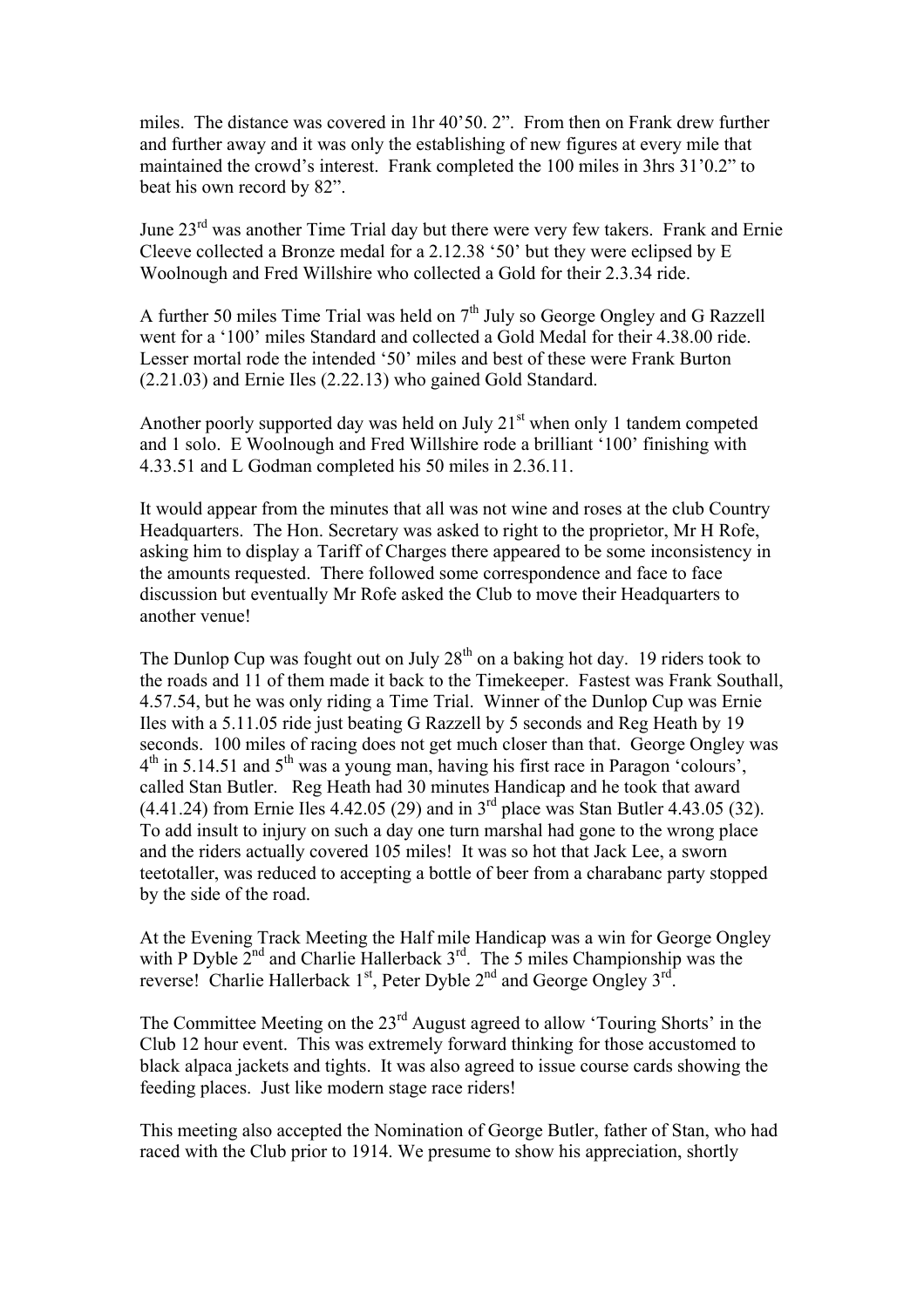afterwards he rode the Beulah Veterans '50' and came 4<sup>th</sup> with a ride of 2.31.26 that with a Handicap of 20' was good enough for him to collect  $3<sup>rd</sup>$  place in that section.

A new innovation on August  $25<sup>th</sup>$  was a Handicap Tandem 50 miles event. 6 pairs were entered 5 started and 4 finished. Fastest time was the father and son combination of George and Stan Butler in 2.4.20 with E Woolnough and Fred Willshire in  $2<sup>nd</sup>$  place (2.7.53) and George Ongley and G Razzell  $3<sup>rd</sup>$  (2.10.18). With 8' Handicap the Butler pair collected those Medals as well as the other two Tandems were on joint scratch. George Butler last appeared on the racing scene when he won the 50 miles handicap in 1914!

Herne Hill on the 8<sup>th</sup> September was 'Meeting of Champions' day and amongst the sprinting there was the Final of the NCU Team Pursuit Championship over two miles. The Walsall Roads were on one side of the Track. The Norwood Paragon Team was on the other. Monty Southall, brother Frank, Charlie Hallerback and Charlie Bowtle were our men. The Walsall lads tried but the Paragon won in a new Championship best by 1.6" in 4'5.2".

Resplendent in his new Championship jersey Charlie Bowtle went out for the 'Old Ordinary' (Penny Farthing if you like) 1 mile Challenge Cup and won it again, this time for keeps as he had won it in 1927 and 1928. Charlie was always interested in old bikes and had a garage full of them including a Tandem Quad (4 seater Tandem). Also riding was R Davey who came in  $3<sup>rd</sup>$  some 4 lengths back.

Charlie Hallerback went back out for the 5 miles Invitation Scratch race and was right up in the action all the way. Eventually he finish in  $3<sup>rd</sup>$  place behind P Wyld (Derby) and W Burl (Imperial Whs) in 11'12.8".

The 1 hour Tandem-paced was, unfortunately, a bit of a farce as a race a) because the officials had allowed Frank to have 14 tandems at his disposal as against Wyld's 5 and b) Wyld punctured after 3 miles losing 1¾ laps. As a spectacle of ultra-fast tandem pacing it was superb. Not one mile was under 30 mph and most were over 32 mph. Southall ran out time with 31 miles 1457 yards an improvement on his own record of 987 yards.

The following day another rider to come out of the woodwork was seen at the 12 Hours handicap when Archie Allin started. He 'only' managed 183 miles for  $6<sup>th</sup>$  place but what an event to make a come-back! The '12' was won by George Razzell, who covered 211.64 miles, putting 3 miles into Stan Butler (208) and 7 miles into Reg Heath. Ernie Cleeve took the Handicap with 219 miles (15 miles) from Stan Butler 217 (9 miles) and G Razzell on scratch.

In the SCCU '12' George Ongley and G Razzell covered 232 miles on their tandem to put up a new Club Record .

The Final track meeting of the year at Herne Hill saw yet another Wyld v Southall match. In a 10 miles Motor paced event Wyld was the winner in 16'24" even though Frank punctured with a lap to go and 'toured' home he would not have won. Southall won the 1000m time trial in 1.18 to Wyld's 1.20 leaving the Match to the Tandem paced 10 miles. Southall got away the quickest and gradually opened up a lead that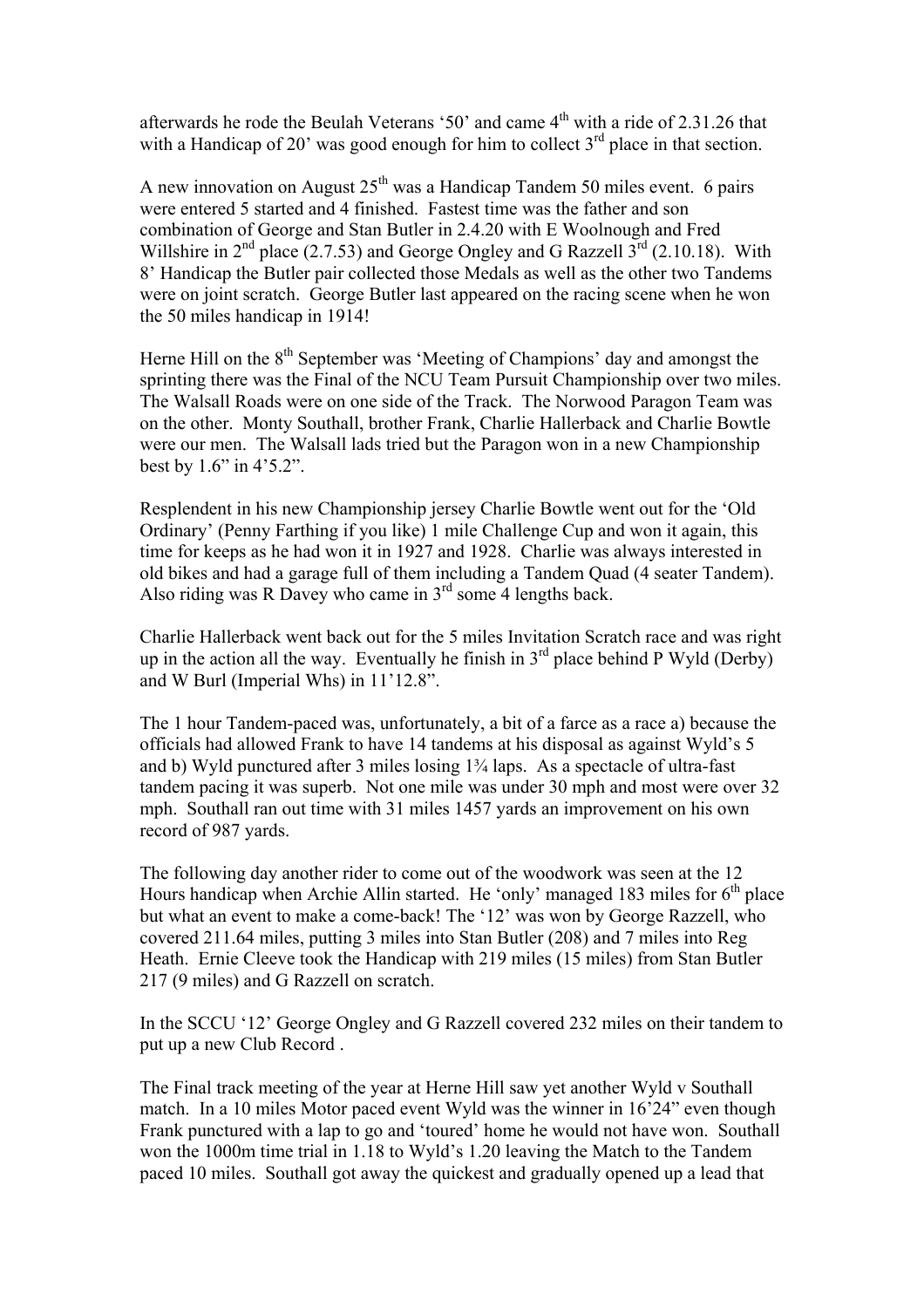stretched to half a lap at 5 miles. Wyld started to pull back some of that distances and was helped by a puncture to Frank's tandem which left him without shelter for the best part of half a lap at about 9 miles. Frank still had a bit in reserve and finished 7" in front to win the Match.

In the Half Mile Old Ordinary R Davey was  $1<sup>st</sup>$  beating Charlie Bowtle into  $3<sup>rd</sup>$  spot.

The Grand Finale 880 yards Handicap resulted in a win for Monty Southall from Charlie Hallerback by 2 lengths in 57.2".

Mayne Cup Day was  $6<sup>th</sup>$  October. 18 riders of whom 14 started. Charlie Hallerback made fastest time with a 1.6.17 winning by 58" from George Ongley (1.7.15) and Charlie Bowtle (1.9.25). The Handicapper must have thought Charlie Bowtle was riding his trike as he had a 9'30" allowance and romped home with the Handicap by nearly 2' in 59.55. (You cannot trust these Trackies!) Charlie Hallerback, another Trackie, was  $2<sup>nd</sup>$  with 1.1.47 (4'30") before you get to the normal closely packed bunch. E Athey was  $3^{rd}$  1.2.20 (8'), Stan Butler  $4^{th}$  1.2.32 (7'30") and George Ongley  $5^{\text{th}}$  1.2.45 (4'30").

To finish off the road season there was another Time Trial day on  $13<sup>th</sup>$  October. George Ongley and G Razzell finished their season with a fine 2.00.45 for a tandem Gold Medal. Stan Butler collected a Silver Medal for his 2.30.05 but that was to complete his Club Championship distances.

On the same day the SCCU Hillclimb resulted in a Southall 1-2. Frank beating the hill record with a ride of 3'6.2" and Monty climbing it in 3.17. Charlie Bowtle collected 3rd handicap and made up the winning Team with a 3'38".

Two weeks later and the Catford Hillclimb at Brasted. Frank Southall, apparently riding a brakeless flat handlebarred bike, broke the hill record by 6" when climbing this 666 yards of hill in1'58.4". No other Paragon riders are listed in the results.

During the year Stan Roach, Bill Wells and P Heathfield resigned and were some of the people responsible for the revival of the Addiscombe CC. They elected as President Charlie Davey who was also a Vice President of the Paragon! (The original Addiscombe Club had, we believe, ceased functioning in 1914). Thus started the intense rivalry between the two Clubs that remains as fierce now as it was then.

G Razzell won the Club Championship with an aggregate of 18.75 mph from Stan Butler (18.33mph), Reg Heath (18.28mph) and Ernie Iles (18.26mph).

The Medal winners for 1929 amounted to 36 Gold, 26 Gold Centre, 22 Silver and 13 Bronze. Team successes for 1929 included the NCU Pursuit Championship (National Champions in today's terms) with Monty and Frank Southall, Charlie Bowtle and Charlie Hallerback. The same team won the WLCA Championship. Then on the Road the Club won Team Races in the WLCA '25', SCCU '25', Imperial Wheelers '50' and SCCU Hillclimb.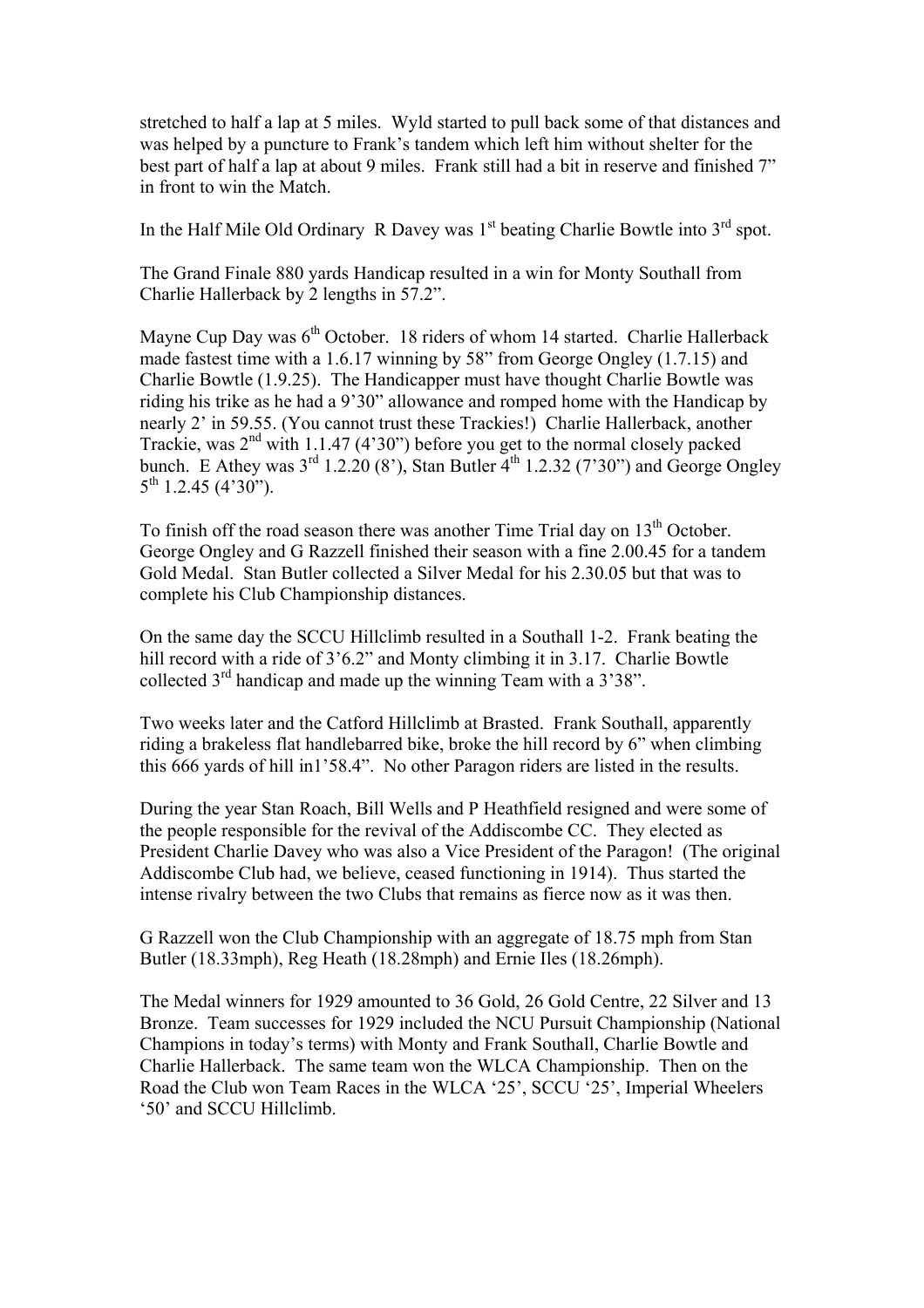## **Club Time Trial Results**

|                 | <b>Scratch Result</b> | 25 h/c           |                 | <b>Handicap Result</b> |         |         |
|-----------------|-----------------------|------------------|-----------------|------------------------|---------|---------|
|                 |                       | 21.4.29          |                 |                        |         |         |
| 22              | <b>Entries</b>        |                  |                 |                        |         |         |
| 21              | <b>Starters</b>       |                  |                 |                        |         |         |
| 18              | Finishers             |                  |                 |                        |         |         |
|                 |                       |                  |                 |                        |         |         |
| 1               | Razzell G             | 1.07.25          | 1               | Razzell G              | 2.00    | 1.05.25 |
| $\overline{2}$  | Wickenden C           | 1.08.12          | $\overline{2}$  | <b>Willshire F</b>     | 5.30    | 1.06.00 |
| 3               | Cleeve F              | 1.10.27          | 3               | McIntyre G             | 4.00    | 1.06.45 |
| 4               | McIntyre G            | 1.10.45          | 4               | Saggers G              | 6.30    | 1.07.30 |
| 5               | Saggers W             | 1.11.05          | 5               | Saggers W              | 3.00    | 1.08.05 |
| 6               | Ongley G              | 1.11.20          | 6               | Wickenden C            | Scratch | 1.08.12 |
| 7               | Heath $\overline{R}$  | 1.11.23          | 7               | Waissen P              | 7.00    | 1.08.14 |
| 8               | Willshire F           | 1.11.30          | 8               | Ongley G               | 3.00    | 1.08.20 |
| 9               | Golding S             | 1.12.20          | 9               | Cleeve F               | 1.30    | 1.08.57 |
| 10              | <b>Burton F</b>       | 1.12.30          | 10              | Woolnough E            | 4.00    | 1.09.00 |
| 11              | Woolnough E           | 1.13.00          | 11              | <b>Golding S</b>       | 3.00    | 1.09.20 |
| 12              | lles EW               | 1.13.20          | 12              | Heath R                | 2.00    | 1.09.23 |
| 13              | Lee J                 | 1.13.23          | 13              | Lee J                  | 4.00    | 1.09.23 |
| 14              | Saggers G             | 1.14.00          | 14              | <b>Burton F</b>        | 2.30    | 1.10.00 |
| 15              | Davey R               | 1.14.15          | $\overline{15}$ | lles EW                | 2.45    | 1.10.35 |
| 16              | Hayward A             | 1.14.34          | 16              | Hayward A              | 3.30    | 1.11.04 |
| $\overline{17}$ | Waissen P             | 1.15.14          | 17              | Davey R                | 2.00    | 1.12.15 |
| 18              | Godman LV             | 1.20.11          | 18              | Godman LV              | 3.30    | 1.16.41 |
|                 |                       |                  |                 |                        |         |         |
|                 | <b>Scratch Result</b> | 50 h/c<br>2.6.29 |                 | <b>Handicap Result</b> |         |         |
| 15              | <b>Entries</b>        |                  |                 |                        |         |         |
| 15              | <b>Starters</b>       |                  |                 |                        |         |         |
| 11              | Finishers             |                  |                 |                        |         |         |
|                 |                       |                  |                 |                        |         |         |
| 1               | Razzell G             | 2.19.48          | 1               | Walker A               | 10.00   | 2.16.55 |
| $\overline{2}$  | Wickenden C           | 2.21.10          | 2               | Razzell G              | 1.00    | 2.18.48 |
| 3               | Heath R               | 2.23.58          | 3               | Ongley G               | 5.30    | 2.19.25 |
| 4               | Lee J                 | 2.24.46          | 4               | Lee J                  | 5.00    | 2.19.46 |
| 5               | Ongley G              | 2.24.55          | 5               | Heath R                | 4.00    | 2.19.58 |
| $\overline{6}$  | <b>Walker A</b>       | 2.26.55          | $\overline{6}$  | Wickenden C            | Scratch | 2.21.10 |
| 7               | Golding S             | 2.28.35          | 7               | <b>Willshire F</b>     | 9.00    | 2.21.13 |
| 8               | Cleeve F              | 2.29.45          | 8               | Golding S              | 7.00    | 2.21.35 |
| 9               | <b>Willshire F</b>    | 2.30.13          | 9               | Woolnough E            | 7.30    | 2.23.51 |
| 10              | Saggers W             | 2.30.25          | 10              | Saggers W              | 4.30    | 2.25.55 |
| 11              | Woolnough E           | 2.31.21          |                 | Cleeve F               | TT only |         |
|                 |                       |                  |                 |                        |         |         |
|                 | <b>Scratch Result</b> | 100 h/c          |                 | <b>Handicap Result</b> |         |         |
|                 |                       | 28.7.29          |                 | <b>Dunlop Cup</b>      |         |         |
| 22              | <b>Entries</b>        |                  |                 |                        |         |         |
| 19              | <b>Starters</b>       |                  |                 |                        |         |         |
| 11              | Finishers             |                  |                 |                        |         |         |
|                 |                       |                  |                 |                        |         |         |
|                 | Southall F            | 4.57.54          | 1               | Heath R                | 30.00   | 4.41.24 |
| 1               | lles EW               | 5.11.05          | $\overline{2}$  | Iles EW                | 29.00   | 4.42.05 |
| $\overline{2}$  | Razzell G             | 5.11.10          | 3               | <b>Butler SM</b>       | 32.00   | 4.43.05 |
| 3               | Heath R               | 5.11.24          | 4               | Ongley G               | 30.00   | 4.44.51 |
| 4               | Ongley G              | 5.14.51          | 5               | Golding S              | 35.00   | 4.50.05 |
| $\overline{5}$  | <b>Butler SM</b>      | 5.15.05          | 6               | Woolnough E            | 30.00   | 4.53.59 |